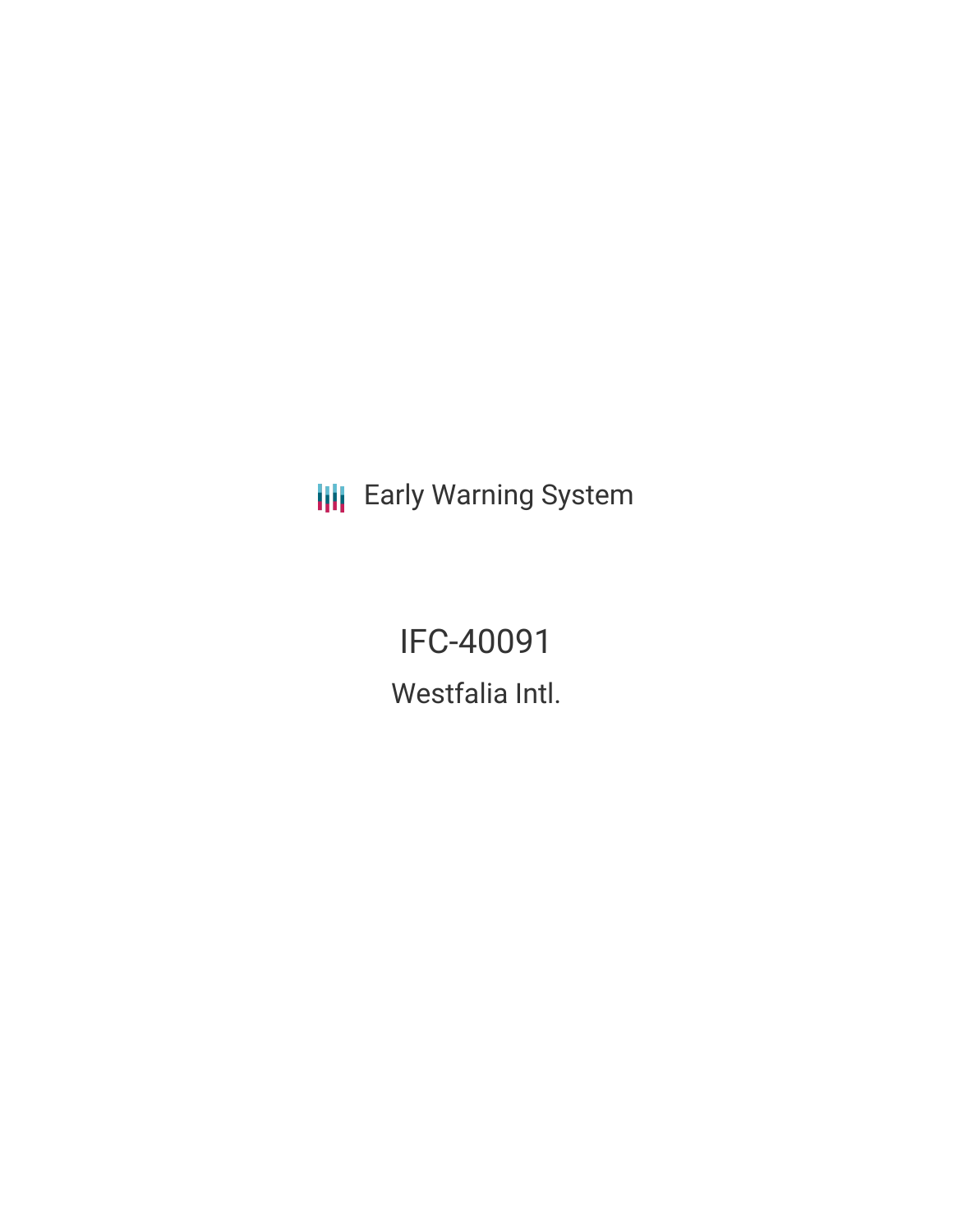

# **Quick Facts**

| <b>Countries</b>               | South Africa                            |
|--------------------------------|-----------------------------------------|
| <b>Financial Institutions</b>  | International Finance Corporation (IFC) |
| <b>Status</b>                  | Proposed                                |
| <b>Bank Risk Rating</b>        | U                                       |
| <b>Borrower</b>                | WESTFALIA FRUIT INTERNATIONAL LIMITED   |
| <b>Sectors</b>                 | Agriculture and Forestry, Finance       |
| <b>Investment Amount (USD)</b> | $$35.00$ million                        |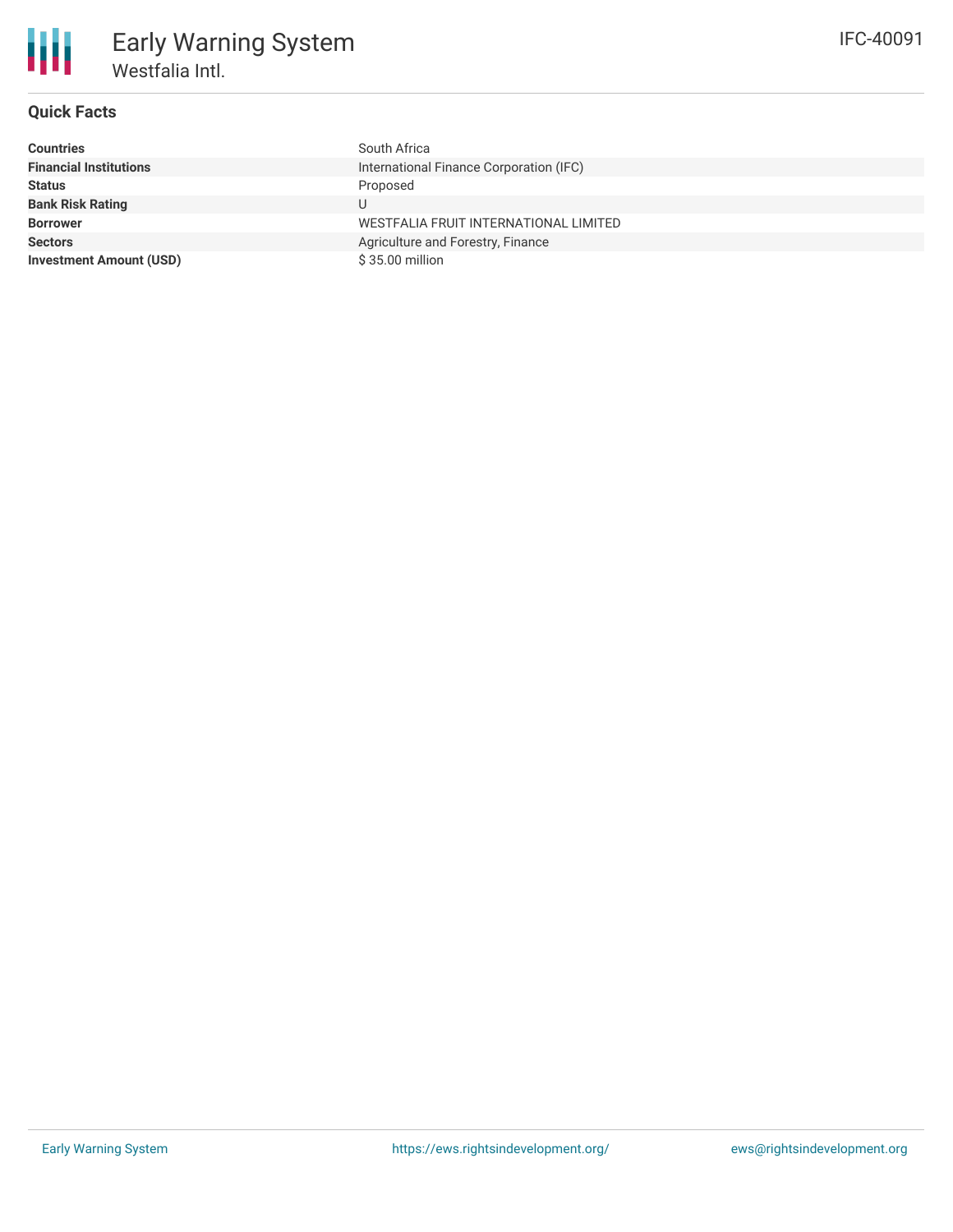

# **Project Description**

IFC will provide a five-year loan of up to US\$ 35 million to Westfalia Fruit International Limited ("WFIL"), a wholly owned subsidiary of South Africa-based Hans Merensky Holdings (Pty) Limited. Hans Merensky Holding and its subsidiaries are World leaders in avocado growing and importing to target markets like Europe and North America. The loan will be used to strengthen WFIL's supply chain network in the Latin America region. The project is expected to transfer fruit farming, ripening, storage, distributing knowledge and skills to farmers in Chile, Mexico and Colombia. IFC investment will support acquisition of a local fruit exporting company in Chile and development of a Nursery in Colombia.The IFC investment will allow this leading South African fruit exporter to strengthen its position as a leading international supplier of avocados, and enhance its capacity to supply avocados year-round.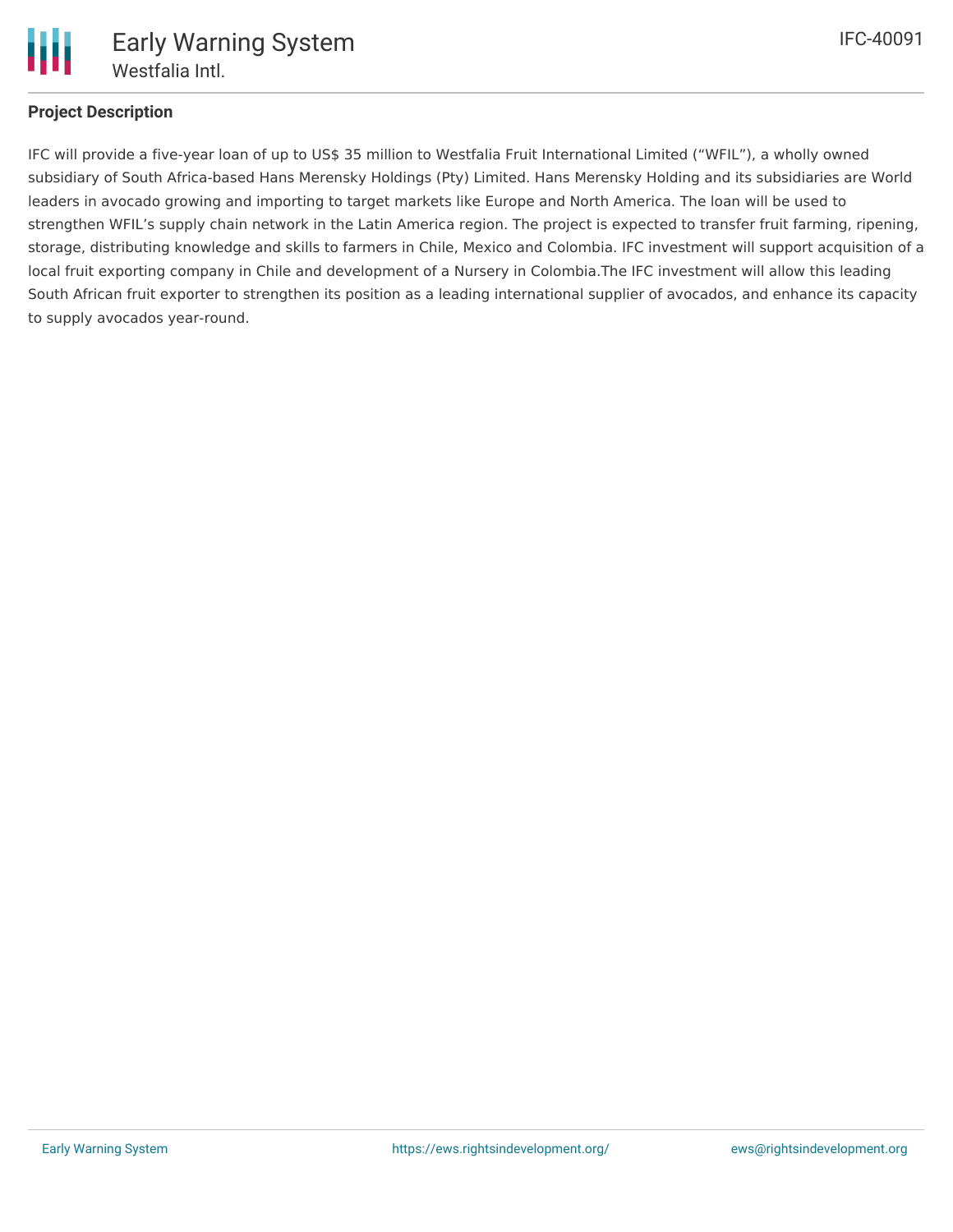## **Investment Description**

• International Finance Corporation (IFC)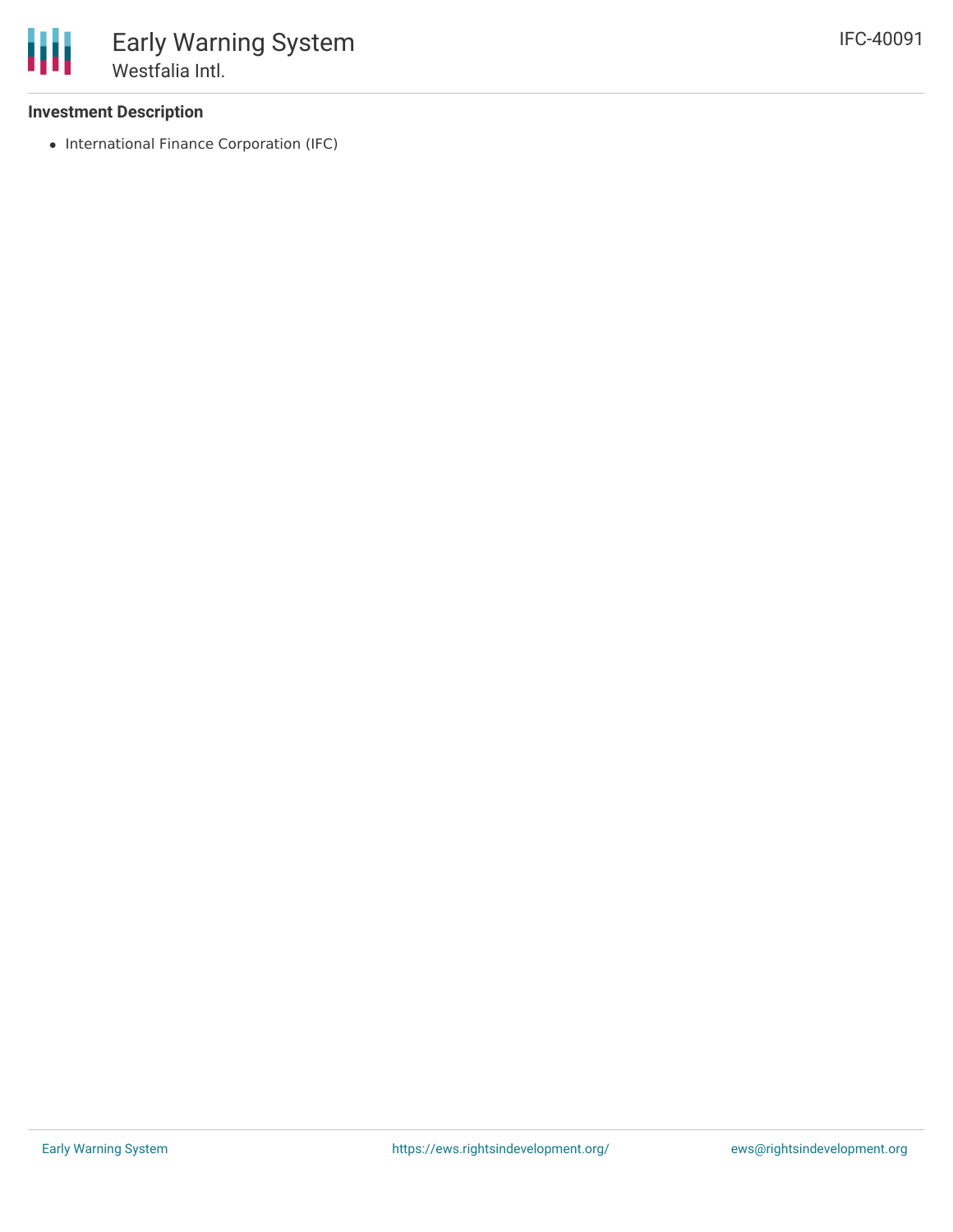## **Contact Information**

Contact Person: Chantelle Grobler

Company Name: Westfalia Fruit International Address: St. John's House, 37/41 Spital Street, Dartford, Kent, DA1 2DR, United Kingdom Email: cg@westfaliafruit.com Phone: 44 ( 0) 1322 425573 Facsimile: 44 ( 0) 1322 425500

#### ACCOUNTABILITY MECHANISM OF IFC

The Compliance Advisor Ombudsman (CAO) is the independent complaint mechanism and fact-finding body for people who believe they are likely to be, or have been, adversely affected by an IFC or MIGA- financed project. If you submit a complaint to the CAO, they may assist you in resolving a dispute with the company and/or investigate to assess whether the IFC is following its own policies and procedures for preventing harm to people or the environment. If you want to submit a complaint electronically, you can email the CAO at CAO@worldbankgroup.org. You can learn more about the CAO and how to file a complaint at http://www.cao-ombudsman.org/